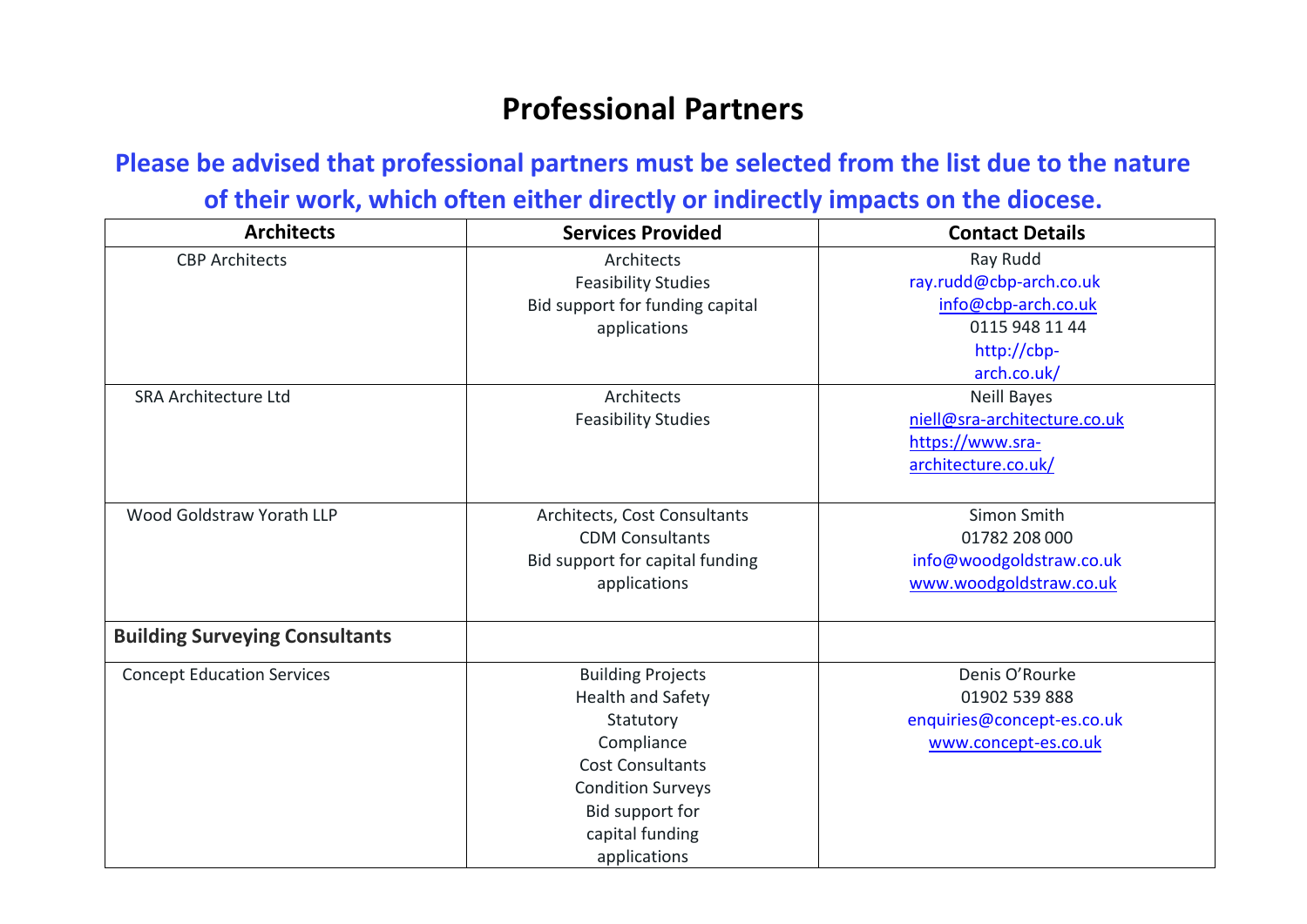| <b>Spicer Survey Buildings Consultancy</b> | <b>Building Projects</b><br><b>Health and Safety</b><br>Statutory<br>Compliance<br><b>Cost Consultants</b><br><b>Condition Surveys</b><br>Bid support for<br>capital funding<br>applications | Matthew Leetch<br>0121 711 7700<br>info@spicersurveys.com<br>www.spicersurveys.com                                          |
|--------------------------------------------|----------------------------------------------------------------------------------------------------------------------------------------------------------------------------------------------|-----------------------------------------------------------------------------------------------------------------------------|
| <b>PR Associates</b>                       | <b>Building Projects</b><br><b>Health and Safety</b><br><b>Statutory Compliance</b><br>Bid support for<br>capital funding<br>applications                                                    | <b>Richard Pill</b><br>01584 781249<br>info@prassociates.org<br>www.prassociates.org                                        |
| <b>GNA Surveyors</b>                       | <b>Cost and Project Managers</b><br><b>Feasibility Studies</b>                                                                                                                               | Michael Day<br>mick@gnass.co.uk<br>enquiries@gnass.co.uk<br>0115 9455645<br>gna-surveyors.co.uk                             |
| <b>Barker</b><br>Associates                | <b>Building Projects</b><br><b>Cost Consultants</b><br>Health & Safety<br><b>Asset Management</b><br><b>Feasibility Studies</b><br>Bid support for capital funding<br>allocations            | <b>Susan Thomas</b><br>sthomas@barker-<br>associates.co.uk<br>https://www.barker-<br>associates.co.uk/educati<br>on/        |
| Eddisons                                   | <b>Building Projects</b><br><b>Cost Consultants</b><br>Feasibility studies<br><b>Asset Management</b><br>Bid support for capital funding                                                     | Jenny Fram<br>Jenny.Fram@eddisons.com<br>https://eddisons.com/se<br>ctors/education/<br>D: 0113 360 9290<br>M: 07814 190821 |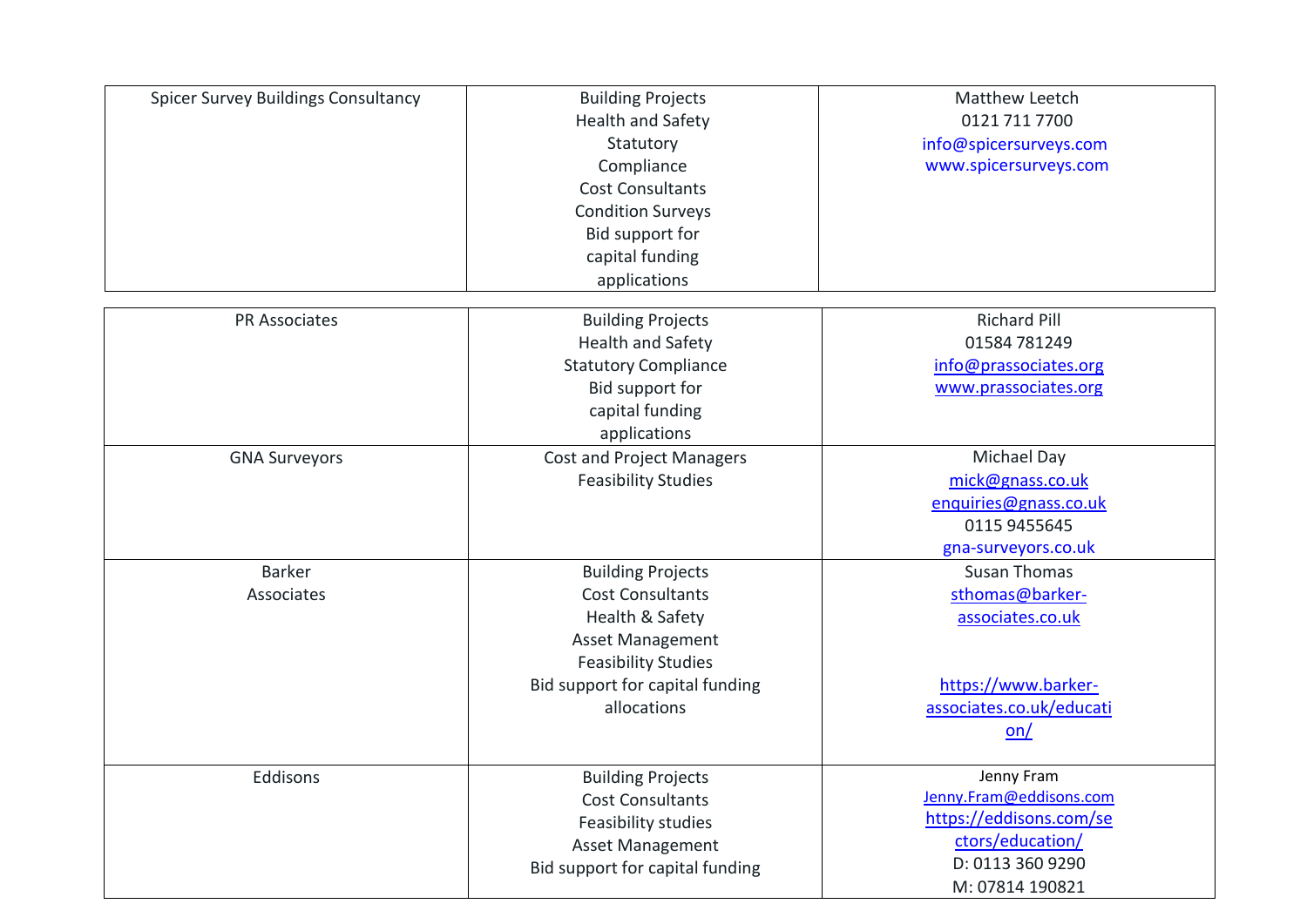| <b>Health and Safety Consultants</b>    |                                                                                                                                                                                                                 |                                                                                                                                                                                                 |
|-----------------------------------------|-----------------------------------------------------------------------------------------------------------------------------------------------------------------------------------------------------------------|-------------------------------------------------------------------------------------------------------------------------------------------------------------------------------------------------|
| <b>Billington Safety Services (BSS)</b> | <b>Health and Safety Services</b>                                                                                                                                                                               | Telephone: 0844 330 1102<br>Mobile: 07825 059313<br><b>Contact: Clive Bilington</b><br>Email: enquiries@billingtonsafety.comor<br>clive@billingtonsafety.com<br>www.billingtonsafety.com        |
| <b>Crest Education Safety Services</b>  | Health & Safety support to all educational<br>establishments specialising in compliance,<br>audits and inspections, off-site visits<br>(Evolve), curriculum safety and radiation<br>protection officer services | 01902 558777<br>healthandsafety@crestsafety.co.uk<br>Business Suite, c/o Our Lady & St Chad<br>Catholic Academy, Old Fallings Lane,<br>Wolverhampton. WV10 8BL<br>http://www.crestsafety.co.uk/ |
| <b>Project Management Specialists</b>   |                                                                                                                                                                                                                 |                                                                                                                                                                                                 |
| <b>LFCM Ltd</b>                         | <b>Project Management</b><br><b>Bespoke Contract Management</b><br><b>Breakdowns</b><br><b>Scheduled Servicing</b>                                                                                              | 07483 895165<br>Steve Pears - steve.pears@lfcm.co.uk<br>https://www.lfcm.co.uk/                                                                                                                 |
| <b>Legal Partners</b>                   |                                                                                                                                                                                                                 |                                                                                                                                                                                                 |
| <b>Browne Jacobson</b>                  | Legal                                                                                                                                                                                                           | <b>Adrian Shardlow</b><br>0370 270 6000<br>Adrian.Shardlow@brownejacobson.com<br>www.brownejacobson.com                                                                                         |
| Winckworth Sherwood                     | Legal                                                                                                                                                                                                           | Andrea Squires<br>0207 593 5039/0207 593 5000<br>asquires@wslaw.co.uk<br>www.wslaw.co.uk                                                                                                        |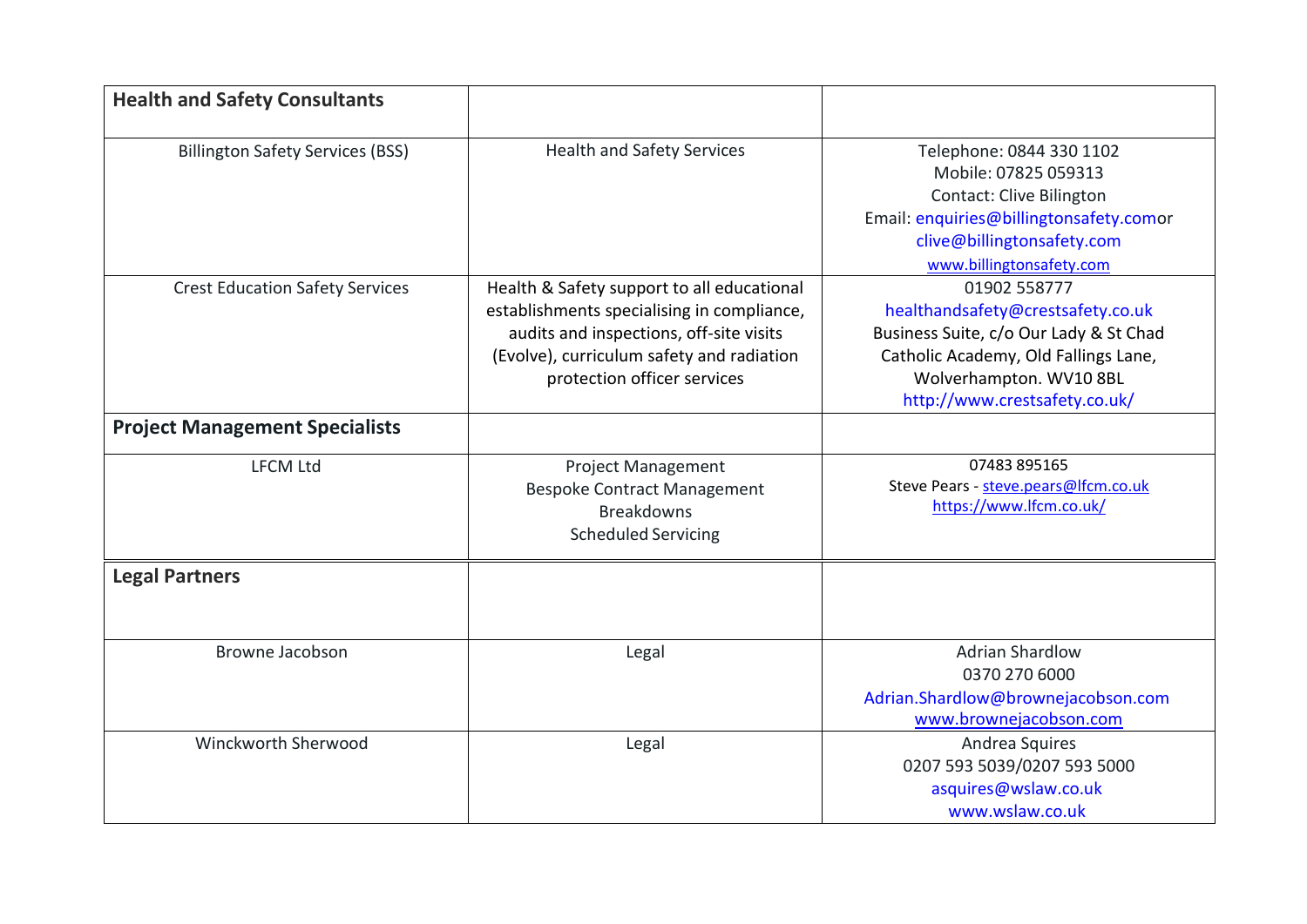| <b>Finance</b>            |                             |                                    |
|---------------------------|-----------------------------|------------------------------------|
|                           |                             |                                    |
|                           |                             |                                    |
| <b>UHY Hacker Young</b>   | Accountants                 | Winston<br>Malcolm                 |
|                           |                             | Devonshire<br>Tom                  |
|                           |                             | 0121 233 4799                      |
|                           |                             | tom.devonshire@uhybirmingham.co.uk |
|                           |                             | http://www.uhy-                    |
|                           |                             | uk.com/birmingham/sectors/academy- |
|                           |                             | schools/                           |
| Lloyds Bank               | <b>Education Specialist</b> | Phil Herriott                      |
|                           |                             | 07725 426685                       |
|                           |                             | phil.herriott@lloydsbanking.com    |
| <b>HR</b>                 |                             |                                    |
| Archdiocese of Birmingham | Director for HR             | Gerry Dryden                       |
|                           |                             | 0121 230 6224                      |
|                           |                             | gerry.dryden@rcaob.org.uk          |
| <b>Birch HR</b>           | HR Consultancy support      | Samantha Hulson                    |
|                           | Investigations              | 0121 674 4230                      |
|                           | Training                    | info@birch-hr.co.uk                |
| <b>Strictly Education</b> | <b>HR Provision</b>         | 0330 123 2549/2540                 |
|                           | Pensions & Payroll          | enquire@strictlyeducation.co.uk    |
|                           |                             | www.strictlyeducation.co.uk        |
|                           |                             |                                    |
|                           |                             |                                    |
|                           |                             |                                    |